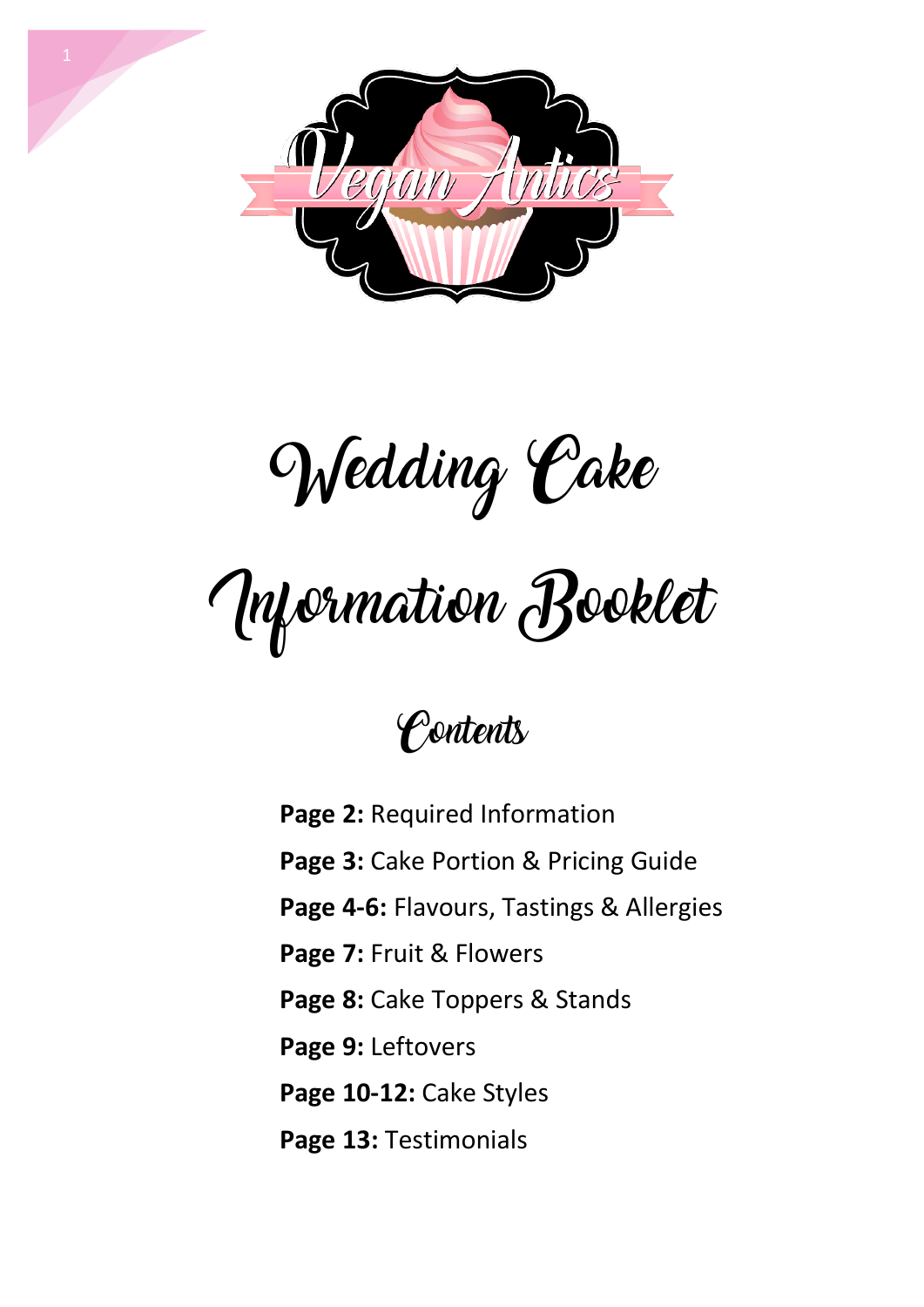

#### **So…you're getting Married?!**

It would be our honour to be part of your special day and provide you with the BEST.CAKE. EVER!

Help us help you when discussing your order and let us know the following information:

- Your Wedding Date
- Your Venue Location (Venue name, address and postcode)
- Preferred Cake Style (inspiration photos welcome!)
- Cake Size/Number of Portions Required
- Preferred number of tiers
- Cake flavour for each tier
- Any allergies to be catered for
- Time of delivery (this can be established closer to the big day!)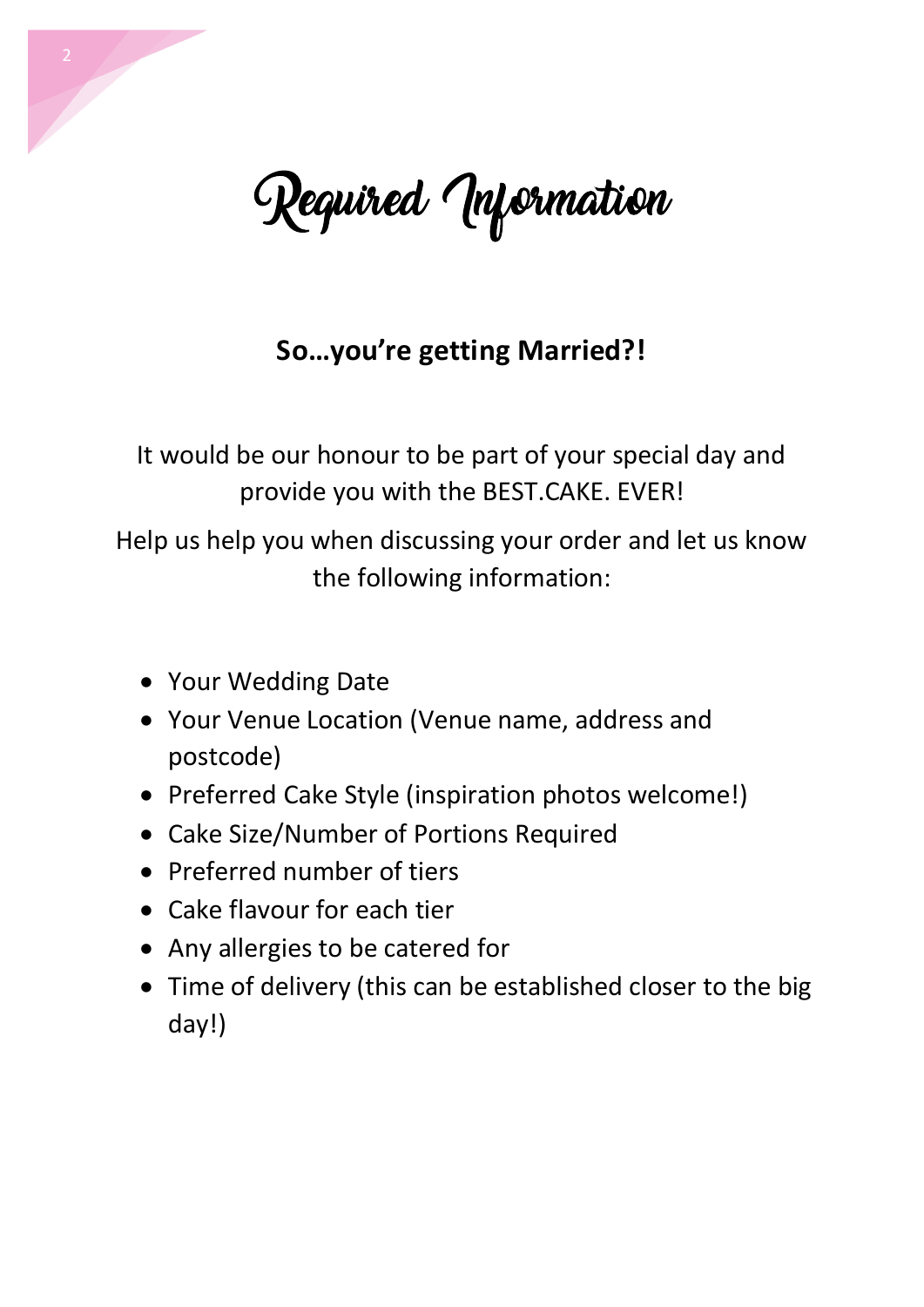Wedding Cake Portion & Pricing Guide:

| Cake Size             | Approximate number<br>of servings | Prices starting from |
|-----------------------|-----------------------------------|----------------------|
| 2 Tier Cakes          |                                   |                      |
| 8'' 8 6''             | 45-55                             | £90                  |
| 10" & 6"              | 60-70                             | £115                 |
| 10" & 8"              | 75-85                             | £135                 |
| 3 Tier Cakes          |                                   |                      |
| $8''$ , $6''$ & $4''$ | $55 - 65$                         | £130                 |
| 10", 8" & 6"          | 90-100                            | £180                 |
| 12", 10" & 8"         | 135-145                           | £255                 |
| 4 Tier Cakes          |                                   |                      |
| $10'', 8'', 6''$ & 4" | 100-110                           | £220                 |
| 12", 10", 8" & 6"     | 160-170                           | £300                 |
| 5 Tier Cakes          |                                   |                      |
| 12", 10", 8", 6" & 4" | 170-180                           | £340                 |

Delivery & Set Up Pricing

Our set up fee is at a flat rate of £25, plus 50p per mile to and from the wedding venue

(e.g., If your wedding venue is 15 miles from our bakery, the delivery & set up charge will be £40 total\*).

\*Toll fees will also be applicable if there is a toll or congestion charge on route to your venue.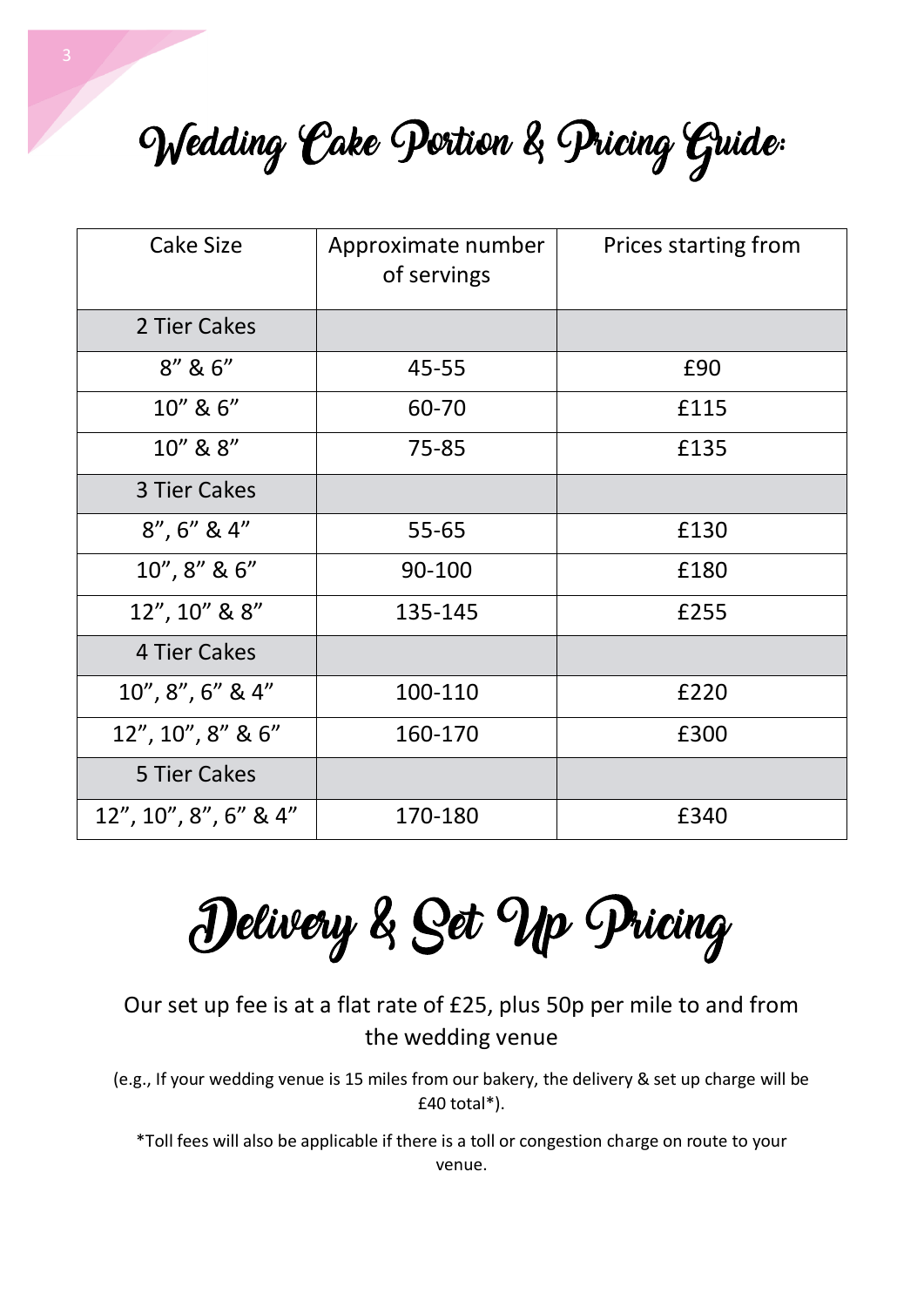# Cake Flavours Available

### Sponge Flavours

- Vanilla
- Lemon
- Caramel
- Chocolate
- Vanilla & Oreo
- Red Velvet
- Banoffee
- Chocolate Orange
- Mint Chocolate
- Carrot
- Coffee (& Walnut)
- Coconut

### Frosting Flavours

- Vanilla
- Chocolate
- Chocolate Orange
- Mint Chocolate
- Caramel
- Lemon
- Coffee
- Coconut
- Oreo
- Lotus Biscoff
- Chocolate & Raspberry

Optional Fillings

- Raspberry Jam
- Strawberry Jam
- Lotus Biscoff Spread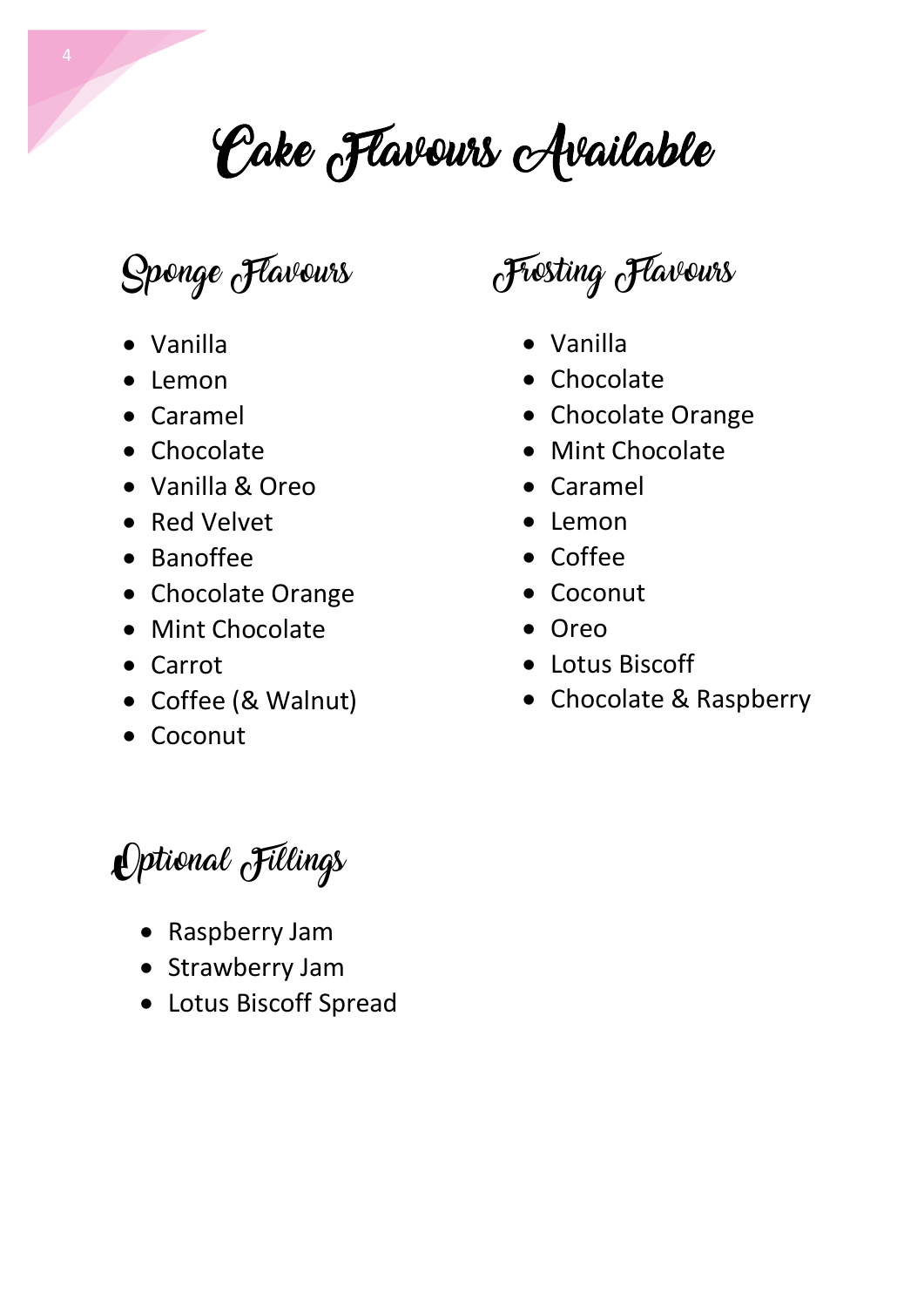## Additional Unformation on Flavour Choices:

## Having a Jraditional White Wedding?

The outside frosting on your cake will need to be Vanilla, Lemon or Coconut (other flavours will affect the colour the frosting).

The frosting between the cake layers can be whichever flavour you like! (e.g., caramel sponge, with lotus biscoff frosting between the layers and vanilla frosting on the outside).

## Looking at Ordering a Naked/Semi-Naked Cake?

Consider that the sponge of the cake will be fully or partially visible, so the overall look will be different if you choose flavours such as coffee or chocolate that are light brown and dark brown in appearance.

If you'd like the sponge to be light in colour, we recommend vanilla, lemon, coconut or caramel sponges.

### Can we have more than one flavour?

YES! We offer one flavour per tier at no additional charge. Just be sure to tell us which flavour you would like for each size (e.g., in a 3 tier 10/8/6" cake, tell us what flavour you'd like for the biggest, the middle and the smallest tier.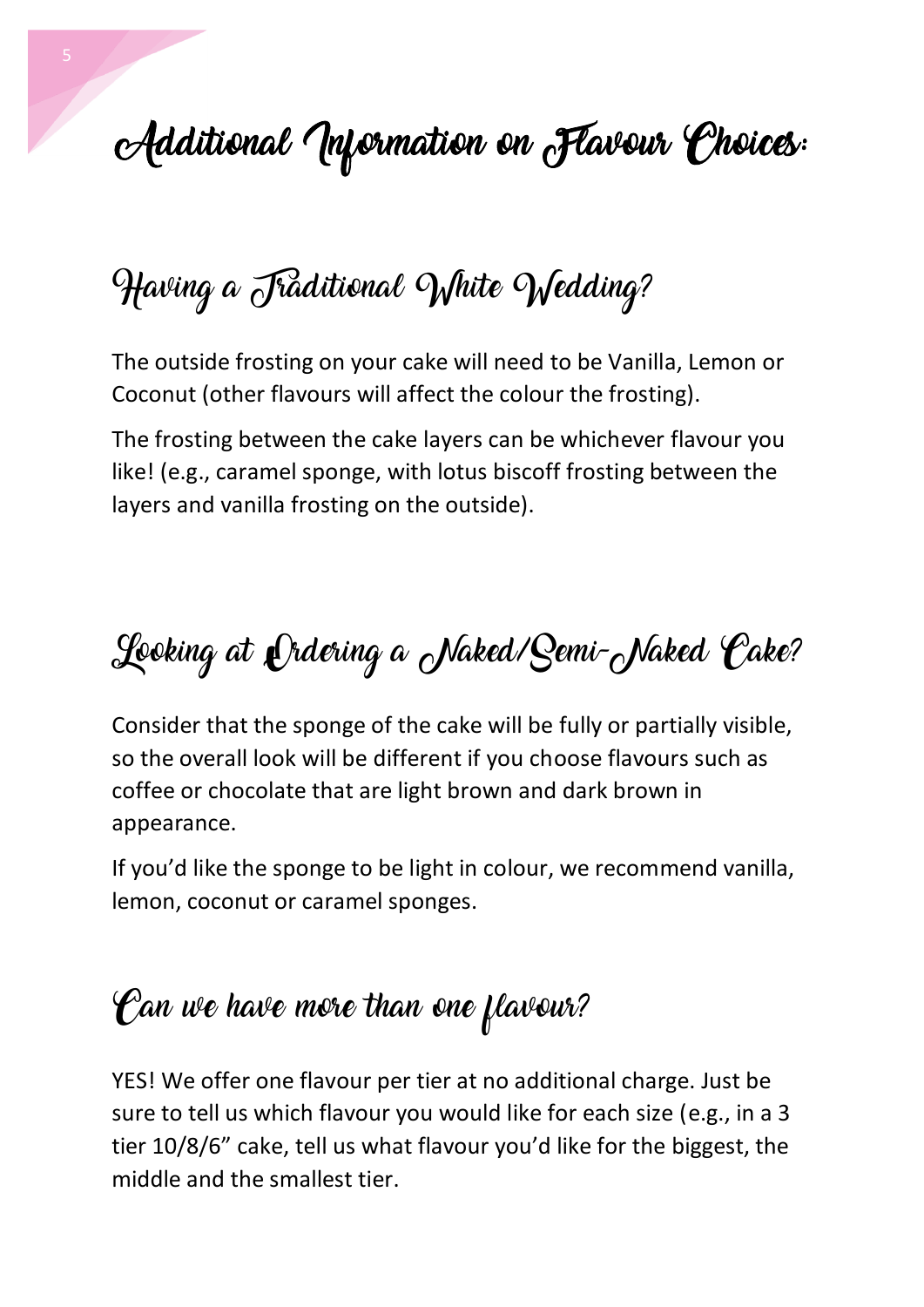### Can we try before we buy?

Of course! If you aren't familiar with our mouth-watering treats, it's completely understandable you'd like to try before you buy.

We currently do not offer a formal sit-down tasting and consultation service, as our bakery is too small to accommodate this. However, we can offer samples in the form of cupcakes (priced at 4 for £8 or 6 for £12, please order these at a minimum of 72 hours' notice prior to collection).

Our bakers will always try to make themselves available to you if you stop by in store, but during busy times this may not always be possible. Our preferred method of ordering is via email so we have all your order details in writing and there's no room for error!

### Some of our guests have allergies, can you cater for us?

We always do our best cater for allergies and intolerances. We can make cakes/cupcakes without gluten, soy and nuts upon request\*.

\*Please be aware that our kitchen handles the following allergens:

#### **Gluten, soy, peanuts, nuts, sesame, sulphur dioxide, mustard and celery.**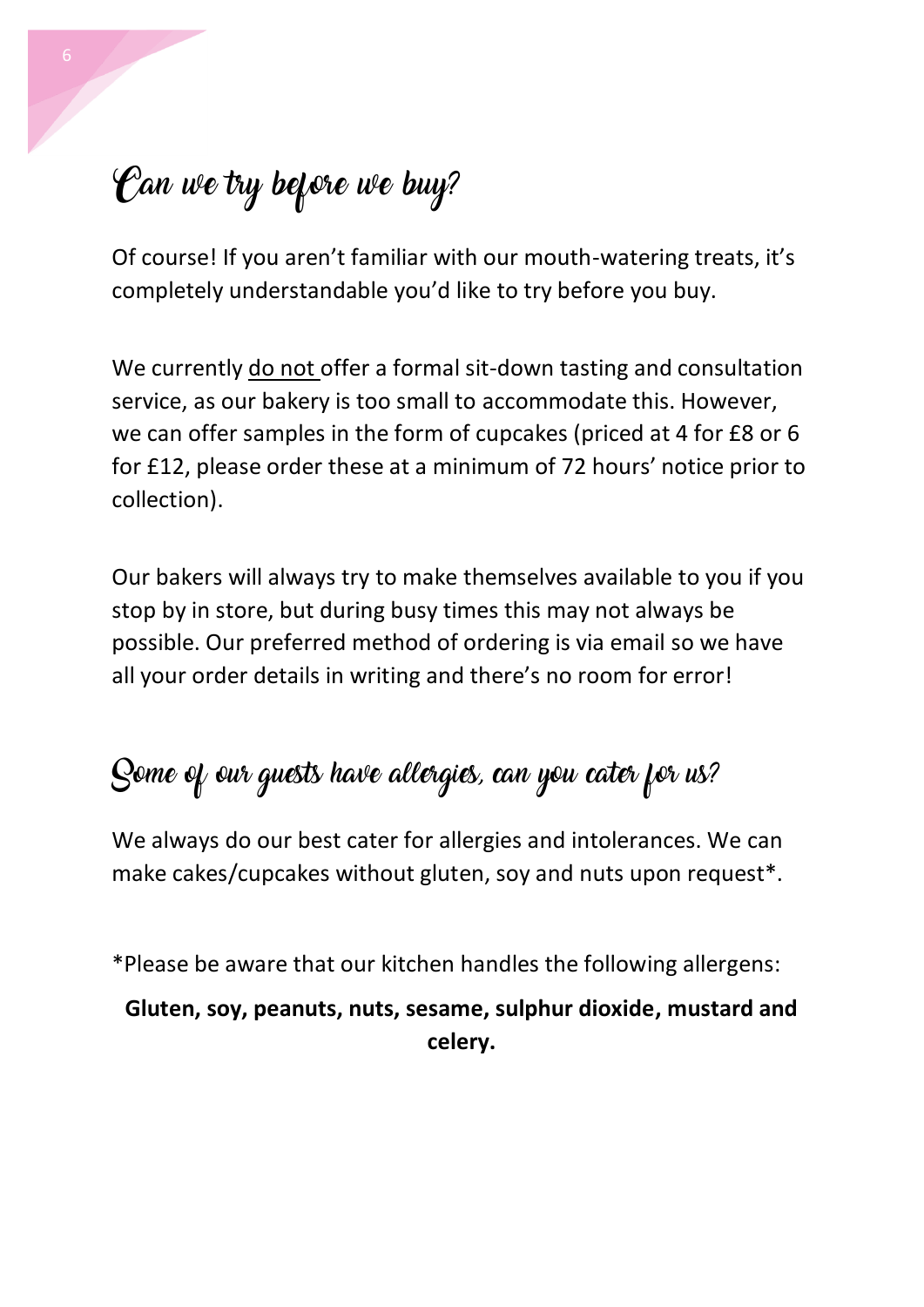# Let's Talk Fruit, Flowers & Foliage!

Fresh Fruit

Fruit can be a great addition to your cake; not only does it complement the cake flavour-wise, but it also adds a pop of colour! We are often asked to add fruit to more simple designs such as seminaked cakes, to take the overall-look to the next level.

If you would like fruit on your cake, we can provide this and add it when we assemble the cake at your venue.

# Flowers & Foliage- Real vs Artificial

Flowers are a stunning addition to any design and can also be used to match the cake to the rest of décor at your venue.

If you are having fresh flowers provided by a florist for your venue, we strongly recommend adding extra flowers to your order with your florist for the cake. This will mean that all the flowers will match and will have the best overall look.

If you would like artificial flowers, we can provide these, we will just need guidance on colours and styles

(Note: we cannot guarantee a colour match to the rest of your décor).

We are happy to dress the cake once assembled regardless of whether they are artificial flowers provided by us, or real flowers provided by your florist.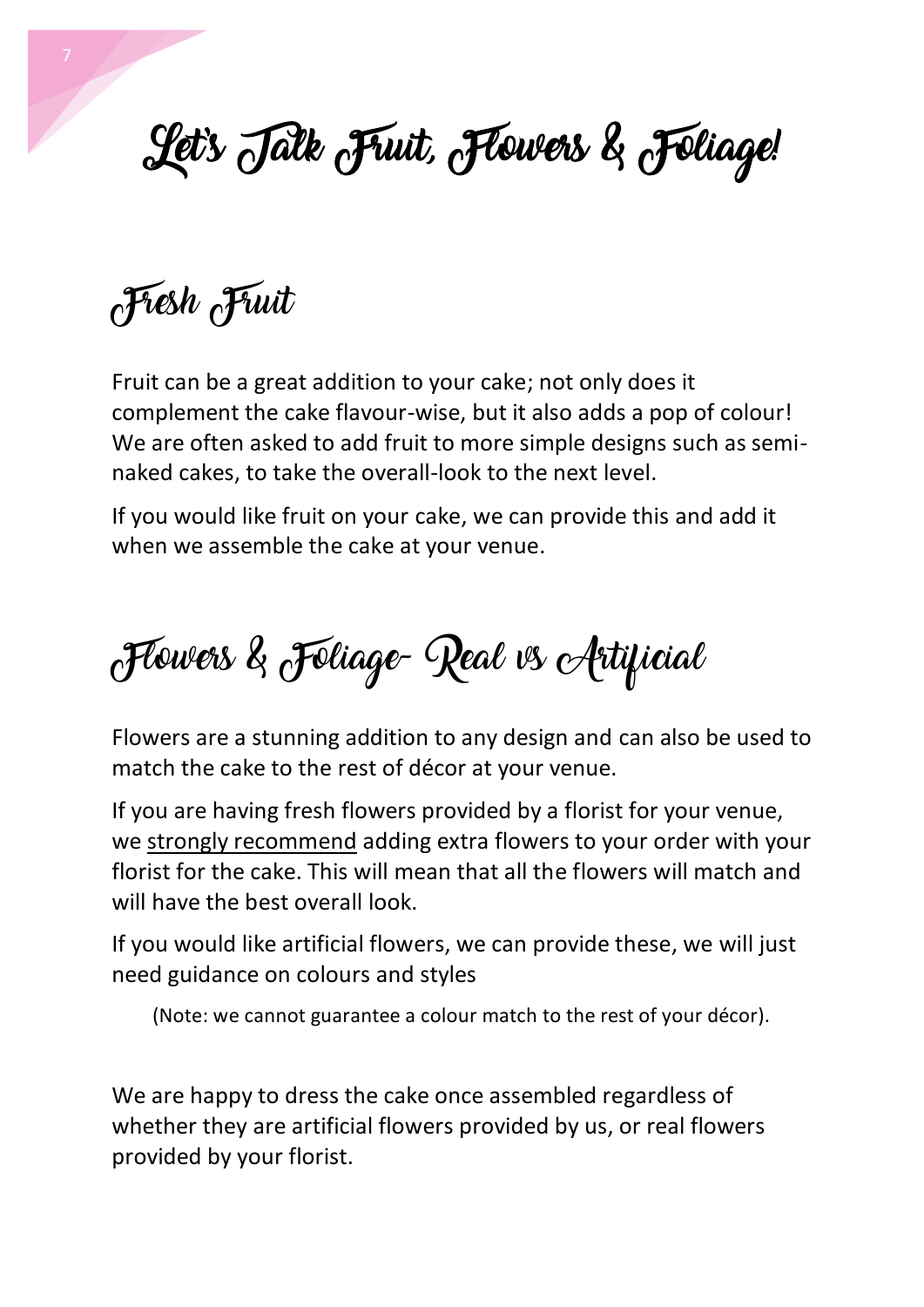# Cake Toppers & Cake Stands

**Cake** Jeppers

There are many different types of toppers available when it comes to Wedding Cakes, here we will outline what we can and cannot provide:

- Traditional Bride/Groom Topper: NO. We know our strengths and we know our weaknesses, and edible people are definitely not our speciality. We aren't yet confident in this area of cake decorating, so we suggest if you have your heart set on a Bride/Groom topper to outsource this.
- Miscellaneous Fondant Toppers: YES. If you'd like a simple topper that is personal to you (e.g., a pet, symbol etc) we can make these, please ask to see our previous fondant models.
- Card Toppers: We can design and fabricate card toppers; we would require some general design direction for your requirements. We can currently offer designs in cardstock such as solid/gloss or glitter colours.

## Cake Stands

We do not hire out cake stands.

In our experience 95% of wedding venues will have cake stands that they will hire out free of charge for weddings. We recommend enquiring about this with your chosen venue.

If you have a specific stand you would like (e.g., a wooden log stand), this will need to be either hired or purchased and taken to the venue prior to the cake delivery.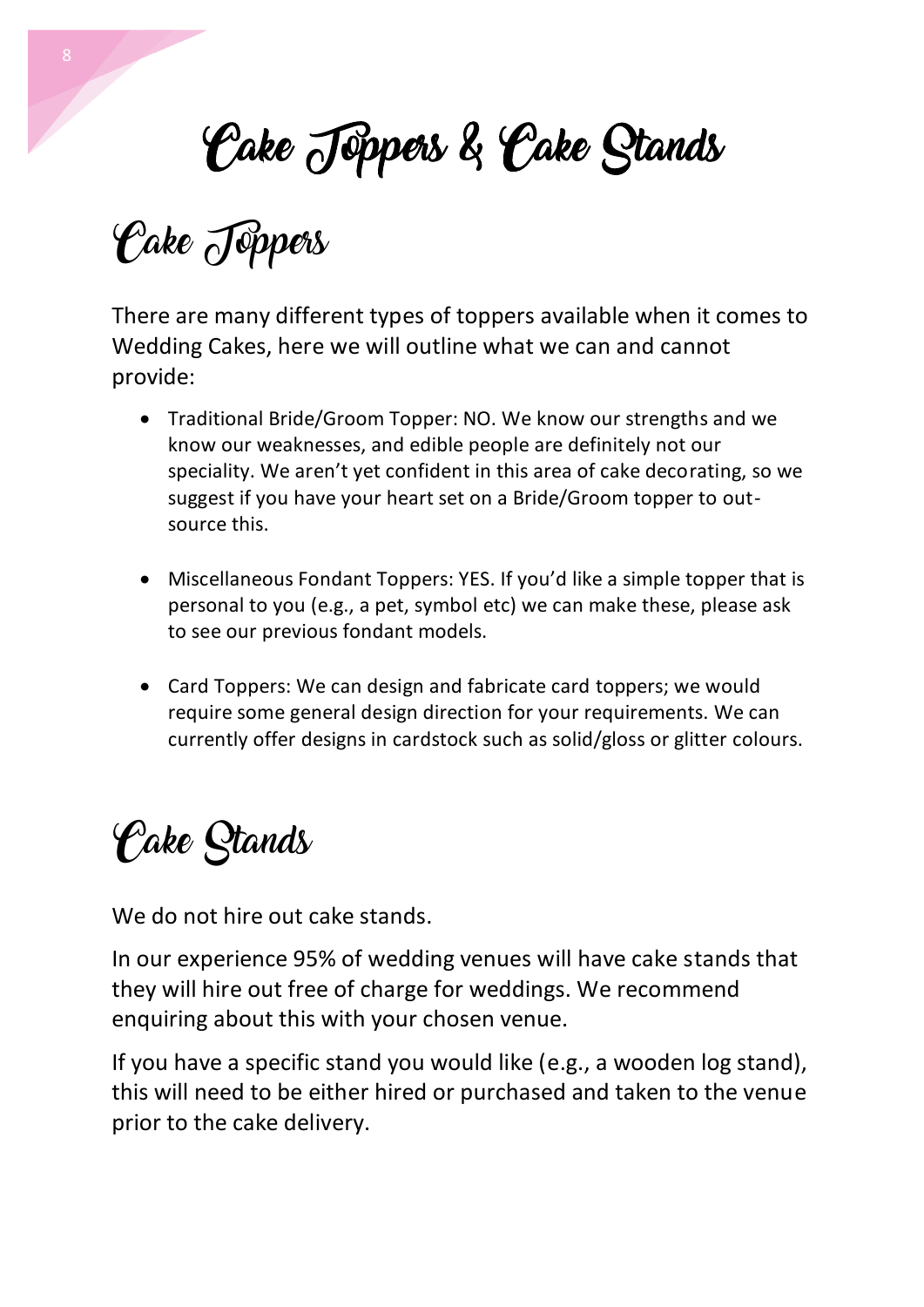

If you happen to have leftover cake from your wedding, we recommend wrapping in individual portions and freezing.

If you have an entire tier leftover this can be frozen whole, if you wish, but it will need to be placed in an air tight container first.

You can then defrost the cake at room temperature to eat again.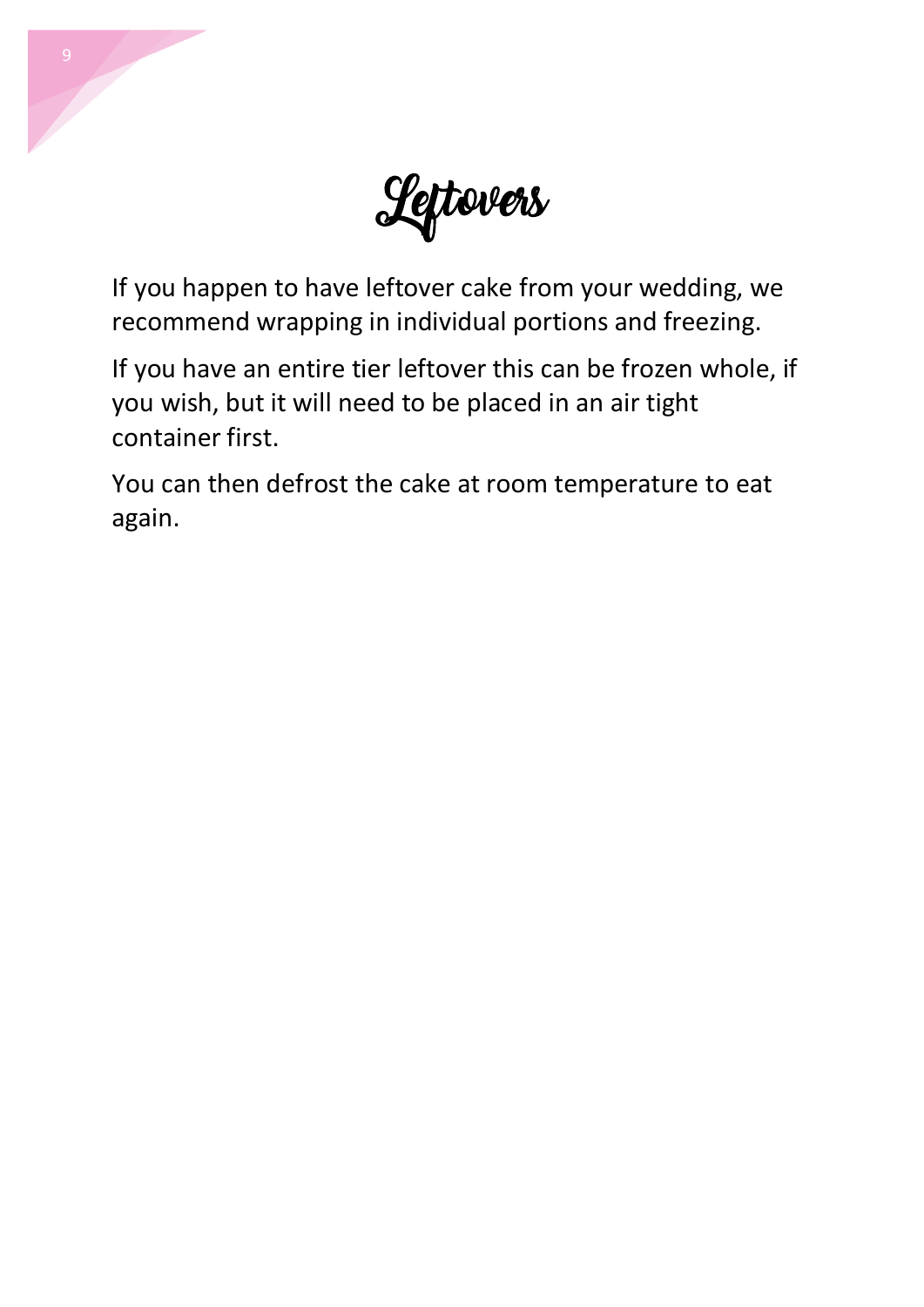

Here is a collection of previous wedding cakes we have made! If you have a design in mind unlike those below, just let us know and we will always do our best to accommodate you!

(Please note that we do not offer fondant-covered cakes).



A 3-tier semi naked cake in sizes 10/8/6" with fresh figs and dark berries.



A 3-tier buttercream covered cake in sizes 10/8/6" with coloured buttercream and fresh summer berries.

> Bride/groom topper externally sourced.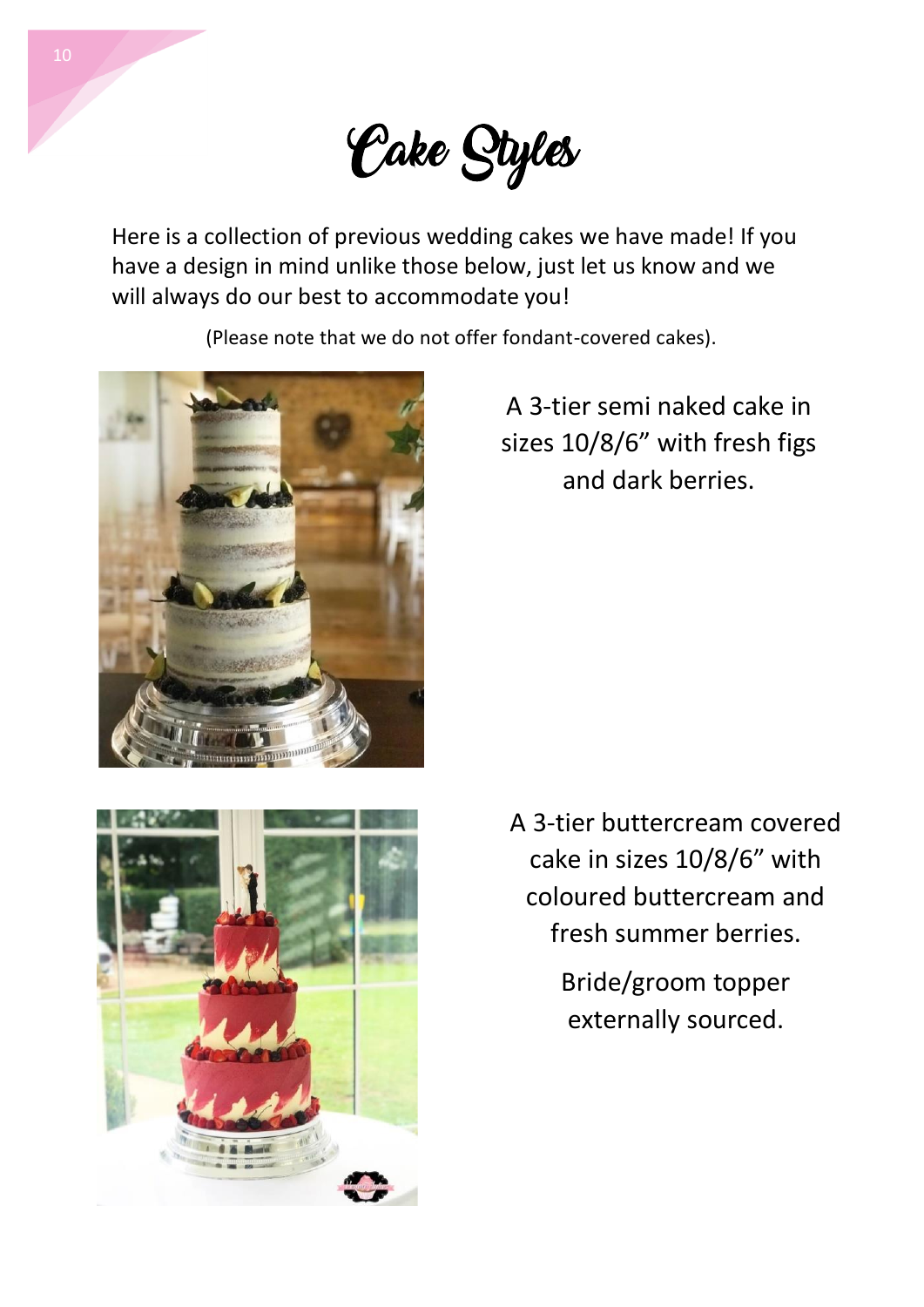

A 2-tier semi naked cake in sizes 10/8" with fresh flowers & foliage.

A 4-tier patterned buttercream covered cake in sizes 12/10/8/6" with artificial flowers & foliage.

A 4-tier semi naked cake in sizes 12/10/8/6", sat on a log stand provided by the venue.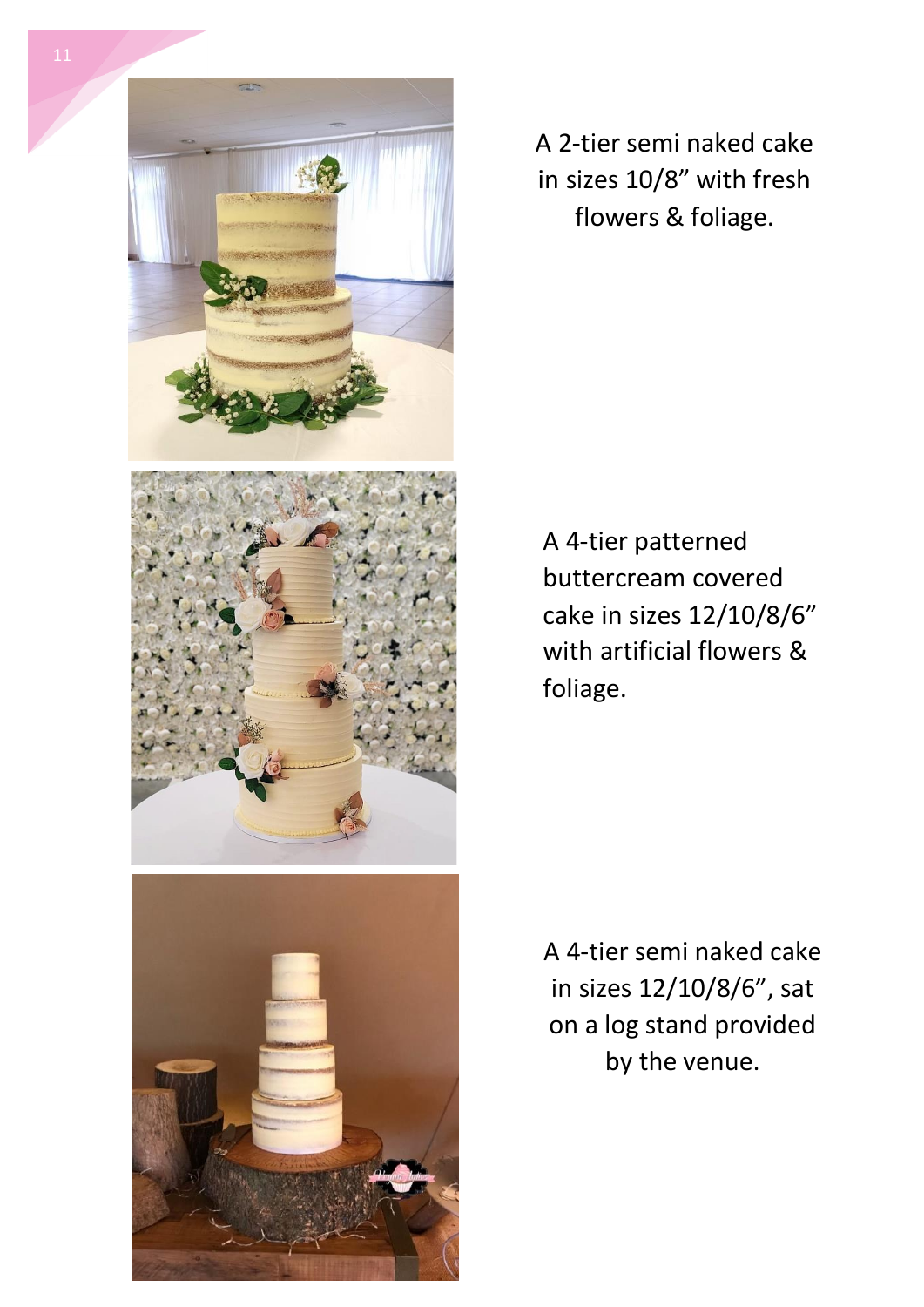

A 3-tier patterned buttercream covered cake in sizes 10/8/6" with fresh flowers & foliage (provided by florist) and custom named topper.

A 3-tier semi-naked cake in sizes 12/10/8" with artificial flowers and a custom named topper.